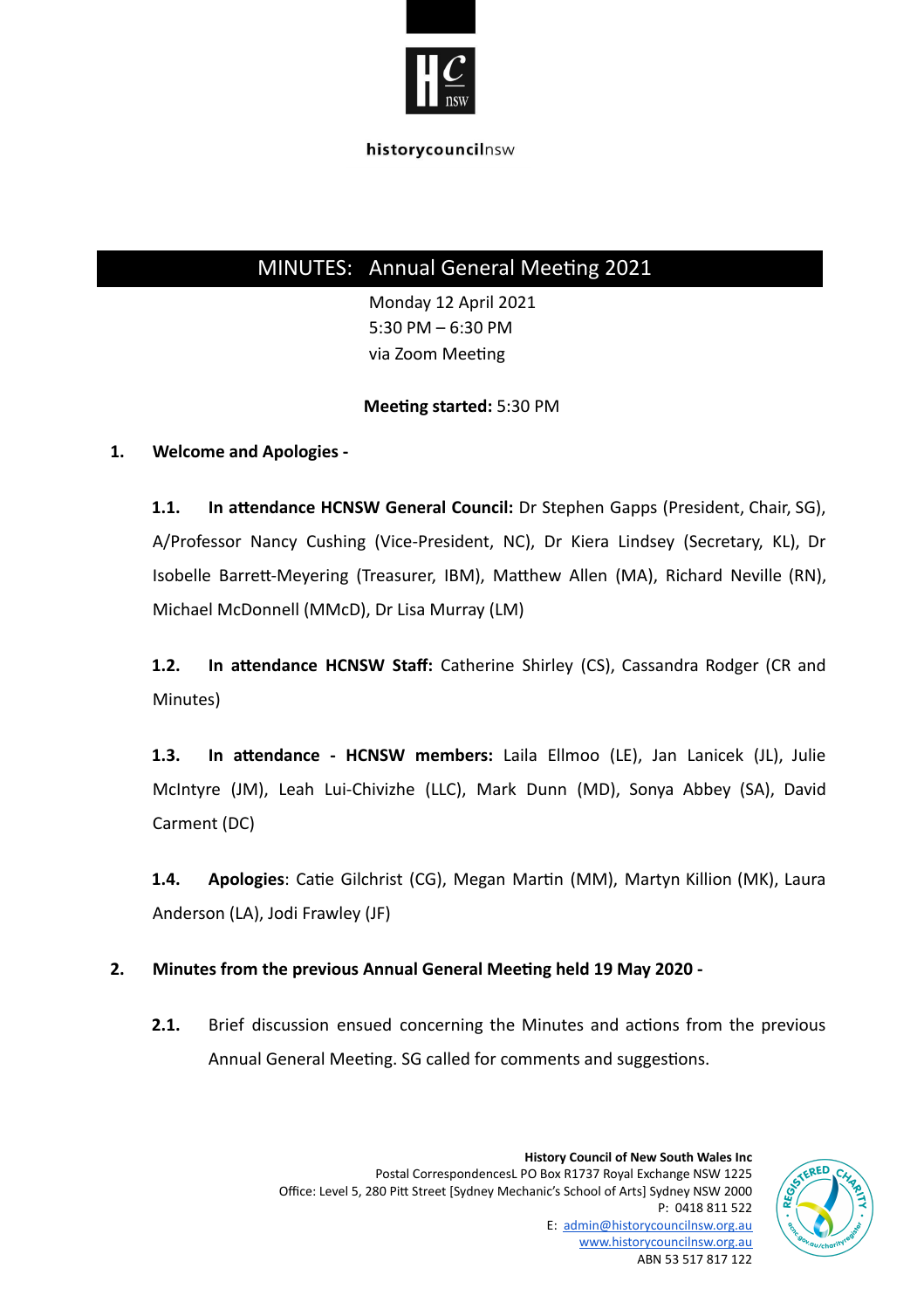

- **2.2.** NC made suggestions on clarity in the minutes and for them to be accepted. NC and KL discuss how the minutes reflected a window into the Council during a time of international crisis.
- **2.3.** SG agreed and called for the minutes to be accepted with NC amendments. Moved by DC and seconded KL.
- **3. President's Report -** SG presented the President's Report in the Annual Report and sought feedback from the members.
- **4. Treasurer's Report -** IBM updated the Council and members on the Financial Report for 2020. IBM highlighted aspects of the report, reflecting upon the surplus of  $$25,000$ dollars in the 2020 Financial Year. IBM stated that the additional funding last year will enable the Council to develop new projects in the 2021 year whilst keeping a reserve in place for unexpected expenses/unforeseen events that could potentially impact the HCNSW ability to operate. SG congratulated IBM on her efforts and work in the last financial year and agreed that the HCNSW has come into 2021 in a stronger position. SG called for the Treasurer Report to be moved and a financial statement as per LM suggestions to include a more descriptive narrative with breakdown of high expenditure and grant funding i.e., be attached to the website once HCNSW considers governance obligations. Moved by SG and seconded NC.
- **5. Nomination of an auditor for the 2021 Financial Year** IBM updated the Council and members concerning the auditor for the 2021 Financial Year and whether the HCNSW will need to rotate auditors on varying years. IBM stated that changing an auditor is not required as it is not a listed corporate organisation and that the HCNSW has been advised to retain the same auditor due to appropriate services. IBM commented that the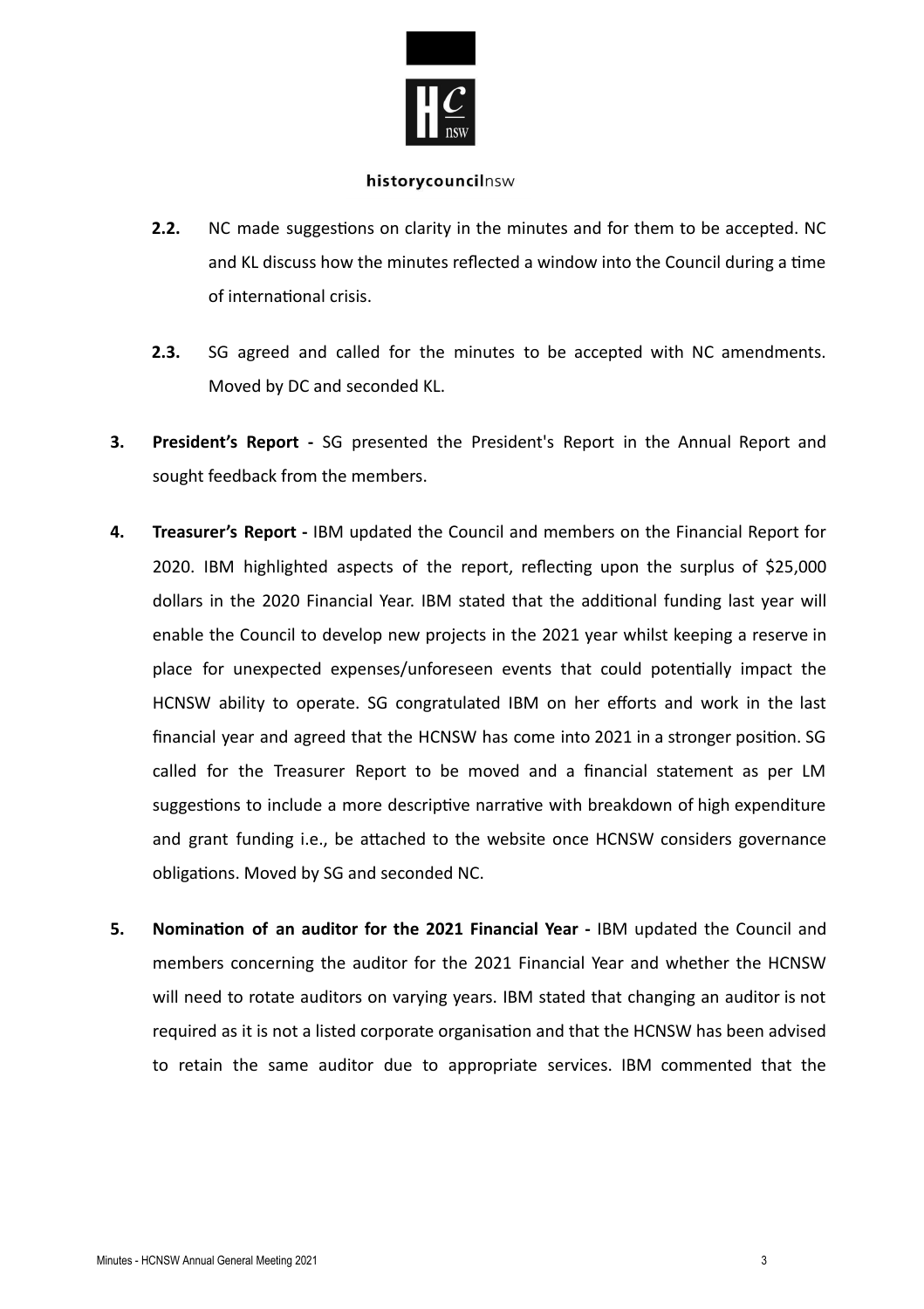

recommendation would be to continue using Stirling Williams for the 2021 Financial Year as auditor. Moved by IBM and seconded by SG.

**6. Ballot for the election of the General Council** - the following members of the General Council resigned at the meeting (as per the requirements of the Constitution):

| Dr Stephen Gapps              | President      |
|-------------------------------|----------------|
| A/Prof Nancy Cushing          | Vice President |
| Dr Isobelle Barrett Meyering  | Treasurer      |
| Dr Kiera Lindsey              | Secretary      |
| <b>Richard Neville</b>        | Councillor     |
| Megan Martin                  | Councillor     |
| Dr Lisa Murray                | Councillor     |
| Dr Matthew Allen              | Councillor     |
| <b>Prof Michael McDonnell</b> | Councillor     |
| Martyn Killion                | Councillor     |

The following members were elected to the General Council, with Executive Committee elections to follow on 3 May 2021:

- Dr Stephen Gapps Dr Kiera Lindsey Dr Isobelle Barrett Meyering Dr Julie McIntyre Richard Neville Dr Addie Leah Lui Chivizhe Laila Ellmoos Dr Matthew Allen Prof Michael McDonnell Dr Jan Láníček
- **7. 2020 Annual Report -** Moved by SG and seconded by MA.
- **8. Looking forward to 2021 -** SG outlined plans for the Annual History Lecture to be held in person this year, if possible. He also outlined plans for upcoming events which would see an increase in HCNSW event output for the year, with the support of the Events Subcommittee. Plans for the employment of a Project Officer, First Nations Histories